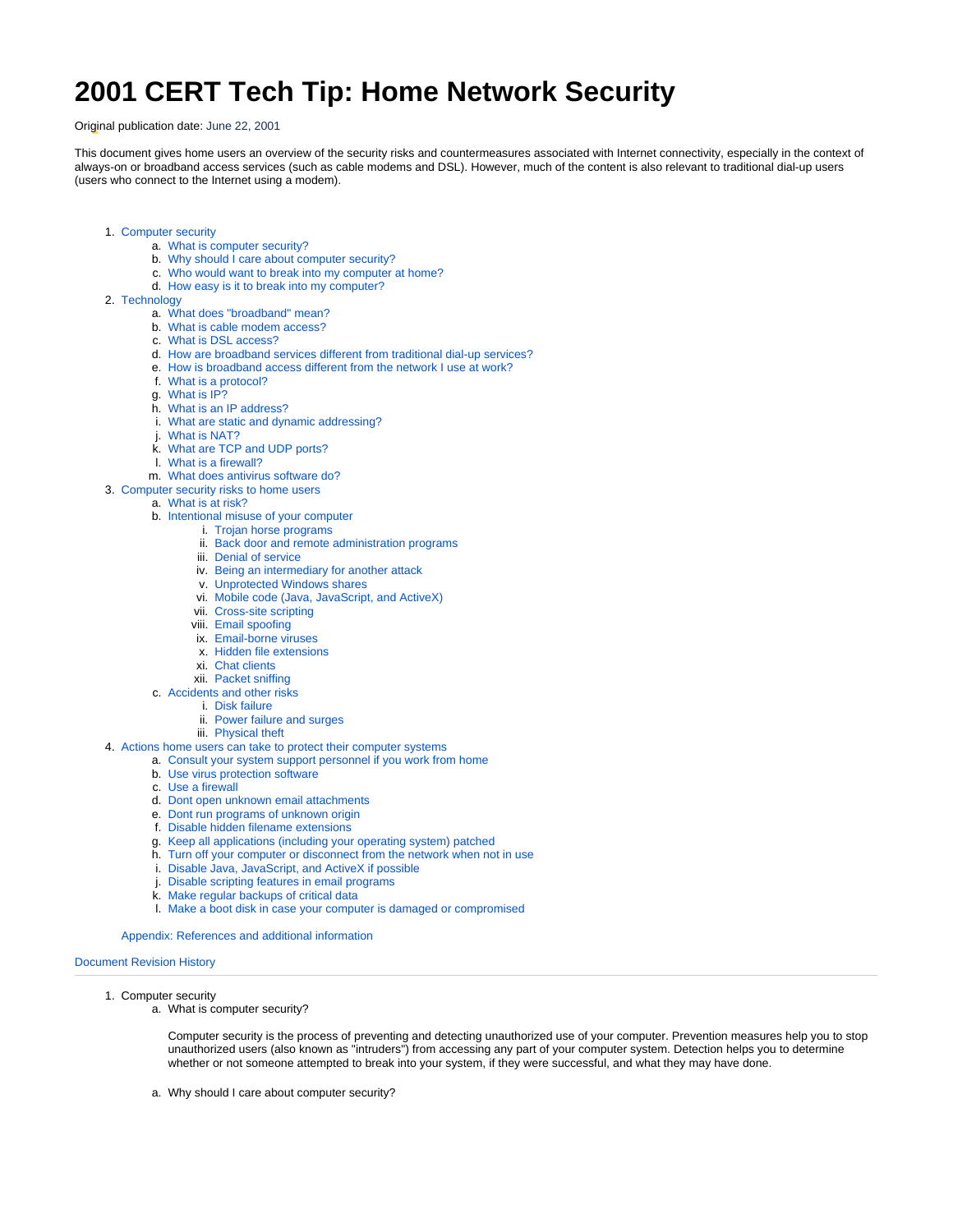We use computers for everything from banking and investing to shopping and communicating with others through email or chat programs. Although you may not consider your communications "top secret," you probably do not want strangers reading your email, using your computer to attack other systems, sending forged email from your computer, or examining personal information stored on your computer (such as financial statements).

<span id="page-1-0"></span>a. Who would want to break into my computer at home?

Intruders (also referred to as hackers, attackers, or crackers) may not care about your identity. Often they want to gain control of your computer so they can use it to launch attacks on other computer systems.

Having control of your computer gives them the ability to hide their true location as they launch attacks, often against high-profile computer systems such as government or financial systems. Even if you have a computer connected to the Internet only to play the latest games or to send email to friends and family, your computer may be a target.

Intruders may be able to watch all your actions on the computer, or cause damage to your computer by reformatting your hard drive or changing your data.

<span id="page-1-1"></span>a. How easy is it to break into my computer?

Unfortunately, intruders are always discovering new vulnerabilities (informally called "holes") to exploit in computer software. The complexity of software makes it increasingly difficult to thoroughly test the security of computer systems.

When holes are discovered, computer vendors will usually develop patches to address the problem(s). However, it is up to you, the user, to obtain and install the patches, or correctly configure the software to operate more securely. Most of the incident reports of computer break-ins received at the CERT/CC could have been prevented if system administrators and users kept their computers up-to-date with patches and security fixes.

Also, some software applications have default settings that allow other users to access your computer unless you change the settings to be more secure. Examples include chat programs that let outsiders execute commands on your computer or web browsers that could allow someone to place harmful programs on your computer that run when you click on them.

#### <span id="page-1-2"></span>1. Technology

<span id="page-1-3"></span>This section provides a basic introduction to the technologies that underlie the Internet. It was written with the novice end-user in mind and is not intended to be a comprehensive survey of all Internet-based technologies. Subsections provide a short overview of each topic. This section is a basic primer on the relevant technologies. For those who desire a deeper understanding of the concepts covered here, we include links to additional information.

a. What does broadband mean?

"Broadband" is the general term used to refer to high-speed network connections. In this context, Internet connections via cable modem and Digital Subscriber Line (DSL) are frequently referred to as broadband Internet connections. "Bandwidth" is the term used to describe the relative speed of a network connection -- for example, most current dial-up modems can support a bandwidth of 56 kbps (thousand bits per second). There is no set bandwidth threshold required for a connection to be referred to as "broadband", but it is typical for connections in excess of 1 Megabit per second (Mbps) to be so named.

<span id="page-1-4"></span>a. What is cable modem access?

A cable modem allows a single computer (or network of computers) to connect to the Internet via the cable TV network. The cable modem usually has an Ethernet LAN (Local Area Network) connection to the computer, and is capable of speeds in excess of 5 Mbps.

Typical speeds tend to be lower than the maximum, however, since cable providers turn entire neighborhoods into LANs which share the same bandwidth. Because of this "shared-medium" topology, cable modem users may experience somewhat slower network access during periods of peak demand, and may be more susceptible to risks such as packet sniffing and unprotected windows shares than users with other types of connectivity. (See the "[Computer security risks to home users"](#page-3-3) section of this document.)

<span id="page-1-5"></span>a. What is DSL access?

Digital Subscriber Line (DSL) Internet connectivity, unlike cable modem-based service, provides the user with dedicated bandwidth. However, the maximum bandwidth available to DSL users is usually lower than the maximum cable modem rate because of differences in their respective network technologies. Also, the "dedicated bandwidth" is only dedicated between your home and the DSL provider's central office -- the providers offer little or no guarantee of bandwidth all the way across the Internet.

DSL access is not as susceptible to packet sniffing as cable modem access, but many of the other security risks we'll cover apply to both DSL and cable modem access. (See the "[Computer security risks to home users"](#page-3-3) section of this document.)

#### <span id="page-1-6"></span>a. How are broadband services different from traditional dial-up services?

Traditional dial-up Internet services are sometimes referred to as "dial-on-demand" services. That is, your computer only connects to the Internet when it has something to send, such as email or a request to load a web page. Once there is no more data to be sent, or after a certain amount of idle time, the computer disconnects the call. Also, in most cases each call connects to a pool of modems at the ISP, and since the modem IP addresses are dynamically assigned, your computer is usually assigned a different IP address on each call. As a result, it is more difficult (not impossible, just difficult) for an attacker to take advantage of vulnerable network services to take control of your computer.

Broadband services are referred to as "always-on" services because there is no call setup when your computer has something to send. The computer is always on the network, ready to send or receive data through its network interface card (NIC). Since the connection is always up, your computers IP address will change less frequently (if at all), thus making it more of a fixed target for attack.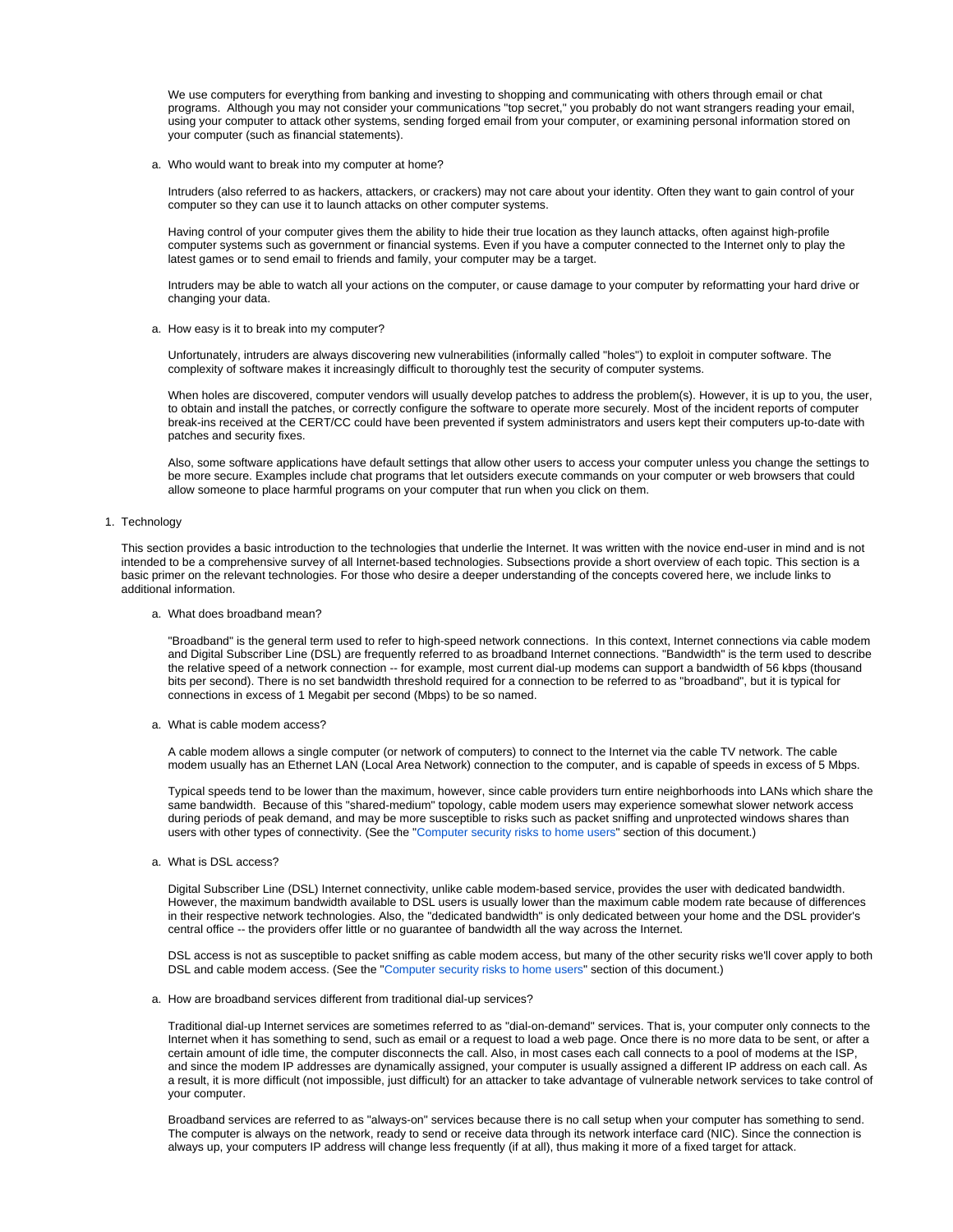Whats more, many broadband service providers use well-known IP addresses for home users. So while an attacker may not be able to single out your specific computer as belonging to you, they may at least be able to know that your service providers broadband customers are within a certain address range, thereby making your computer a more likely target than it might have been otherwise.

The table below shows a brief comparison of traditional dial-up and broadband services.

|                                     | Dial-up                                               | <b>Broadband</b>                                                     |
|-------------------------------------|-------------------------------------------------------|----------------------------------------------------------------------|
| <b>Connection type</b>              | Dial on demand                                        | Always on                                                            |
| <b>IP</b> address                   | Changes on each call                                  | Static or infrequently changing                                      |
| <b>Relative connection</b><br>speed | LOW                                                   | High                                                                 |
| Remote control potential            | Computer must be dialed in to control<br>remotely     | Computer is always connected, so remote control can occur<br>anytime |
| <b>ISP-provided security</b>        | Little or none                                        | Little or none                                                       |
|                                     | Table 1: Comparison of Dial-up and Broadband Services |                                                                      |

# <span id="page-2-0"></span>a. How is broadband access different from the network I use at work?

Corporate and government networks are typically protected by many layers of security, ranging from network firewalls to encryption. In addition, they usually have support staff who maintain the security and availability of these network connections.

Although your ISP is responsible for maintaining the services they provide to you, you probably wont have dedicated staff on hand to manage and operate your home network. You are ultimately responsible for your own computers. As a result, it is up to you to take reasonable precautions to secure your computers from accidental or intentional misuse.

<span id="page-2-1"></span>a. What is a protocol?

A protocol is a well-defined specification that allows computers to communicate across a network. In a way, protocols define the "grammar" that computers can use to "talk" to each other.

<span id="page-2-2"></span>a. What is IP?

IP stands for "Internet Protocol". It can be thought of as the common language of computers on the Internet. There are a number of detailed descriptions of IP given elsewhere, so we won't cover it in detail in this document. However, it is important to know a few things about IP in order to understand how to secure your computer. Here well cover IP addresses, static vs. dynamic addressing, NAT, and TCP and UDP Ports.

An overview of TCP/IP can be found in the TCP/IP Frequently Asked Questions (FAQ) at

<http://www.faqs.org/faqs/internet/tcp-ip/tcp-ip-faq/part1/>

and

## <http://www.faqs.org/faqs/internet/tcp-ip/tcp-ip-faq/part2/>

<span id="page-2-3"></span>a. What is an IP address?

IP addresses are analogous to telephone numbers when you want to call someone on the telephone, you must first know their telephone number. Similarly, when a computer on the Internet needs to send data to another computer, it must first know its IP address. IP addresses are typically shown as four numbers separated by decimal points, or dots. For example, 10.24.254.3 and 192.168.62.231 are IP addresses.

If you need to make a telephone call but you only know the persons name, you can look them up in the telephone directory (or call directory services) to get their telephone number. On the Internet, that directory is called the Domain Name System, or DNS for short. If you know the name of a server, say www.cert.org, and you type this into your web browser, your computer will then go ask its DNS server what the numeric IP address is that is associated with that name.

Every computer on the Internet has an IP address associated with it that uniquely identifies it. However, that address may change over time, especially if the computer is

- dialing into an Internet Service Provider (ISP)
- connected behind a network firewall
- connected to a broadband service using dynamic IP addressing.
- <span id="page-2-4"></span>a. What are static and dynamic addressing?

Static IP addressing occurs when an ISP permanently assigns one or more IP addresses for each user. These addresses do not change over time. However, if a static address is assigned but not in use, it is effectively wasted. Since ISPs have a limited number of addresses allocated to them, they sometimes need to make more efficient use of their addresses.

Dynamic IP addressing allows the ISP to efficiently utilize their address space. Using dynamic IP addressing, the IP addresses of individual user computers may change over time. If a dynamic address is not in use, it can be automatically reassigned to another computer as needed.

<span id="page-2-5"></span>a. What is NAT?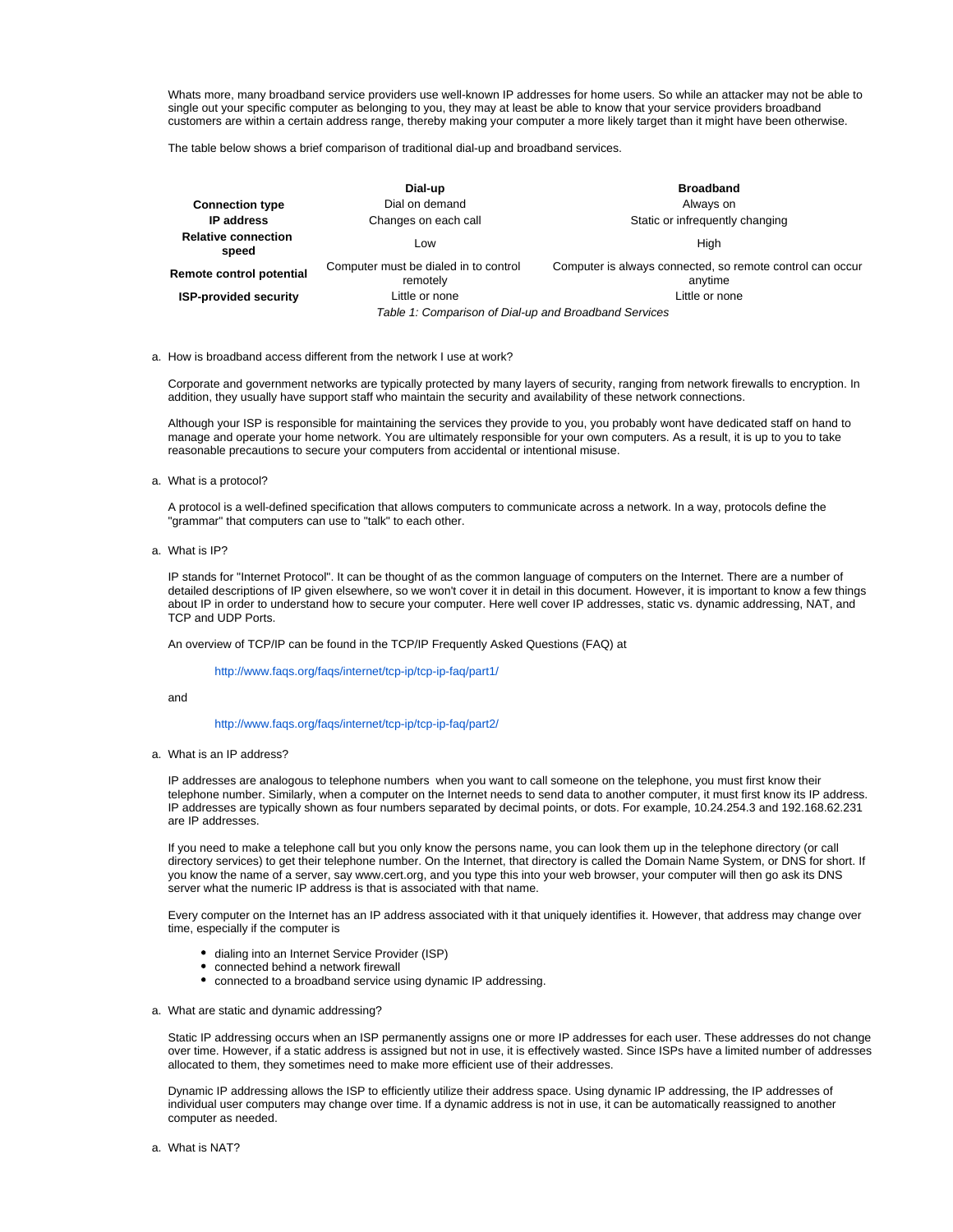Network Address Translation (NAT) provides a way to hide the IP addresses of a private network from the Internet while still allowing computers on that network to access the Internet. NAT can be used in many different ways, but one method frequently used by home users is called "masquerading".

Using NAT masquerading, one or more devices on a LAN can be made to appear as a single IP address to the outside Internet. This allows for multiple computers in a home network to use a single cable modem or DSL connection without requiring the ISP to provide more than one IP address to the user. Using this method, the ISP-assigned IP address can be either static or dynamic. Most network firewalls support NAT masquerading.

<span id="page-3-0"></span>a. What are TCP and UDP Ports?

TCP (Transmission Control Protocol) and UDP (User Datagram Protocol) are both protocols that use IP. Whereas IP allows two computers to talk to each other across the Internet, TCP and UDP allow individual applications (also known as "services") on those computers to talk to each other.

In the same way that a telephone number or physical mail box might be associated with more than one person, a computer might have multiple applications (e.g. email, file services, web services) running on the same IP address. Ports allow a computer to differentiate services such as email data from web data. A port is simply a number associated with each application that uniquely identifies that service on that computer. Both TCP and UDP use ports to identify services. Some common port numbers are 80 for web (HTTP), 25 for email (SMTP), and 53 for Dmain Name System (DNS).

<span id="page-3-1"></span>a. What is a firewall?

The Firewalls FAQ (<http://www.faqs.org/faqs/firewalls-faq/>) defines a firewall as "a system or group of systems that enforces an access control policy between two networks." In the context of home networks, a firewall typically takes one of two forms:

- Software firewall specialized software running on an individual computer, or
- Network firewall a dedicated device designed to protect one or more computers.

Both types of firewall allow the user to define access policies for inbound connections to the computers they are protecting. Many also provide the ability to control what services (ports) the protected computers are able to access on the Internet (outbound access). Most firewalls intended for home use come with pre-configured security policies from which the user chooses, and some allow the user to customize these policies for their specific needs.

More information on firewalls can be found in the [Additional resources](#page-8-1) section of this document.

<span id="page-3-2"></span>a. What does antivirus software do?

There are a variety of antivirus software packages that operate in many different ways, depending on how the vendor chose to implement their software. What they have in common, though, is that they all look for patterns in the files or memory of your computer that indicate the possible presence of a known virus. Antivirus packages know what to look for through the use of virus profiles (sometimes called "signatures") provided by the vendor.

New viruses are discovered daily. The effectiveness of antivirus software is dependent on having the latest virus profiles installed on your computer so that it can look for recently discovered viruses. It is important to keep these profiles up to date.

<span id="page-3-4"></span><span id="page-3-3"></span>1. Computer security risks to home users

a. What is at risk?

Information security is concerned with three main areas:

- Confidentiality information should be available only to those who rightfully have access to it
- Integrity -- information should be modified only by those who are authorized to do so
- Availability -- information should be accessible to those who need it when they need it

These concepts apply to home Internet users just as much as they would to any corporate or government network. You probably wouldn't let a stranger look through your important documents. In the same way, you may want to keep the tasks you perform on your computer confidential, whether it's tracking your investments or sending email messages to family and friends. Also, you should have some assurance that the information you enter into your computer remains intact and is available when you need it.

Some security risks arise from the possibility of intentional misuse of your computer by intruders via the Internet. Others are risks that you would face even if you weren't connected to the Internet (e.g. hard disk failures, theft, power outages). The bad news is that you probably cannot plan for every possible risk. The good news is that you can take some simple steps to reduce the chance that you'll be affected by the most common threats -- and some of those steps help with both the intentional and accidental risks you're likely to face.

Before we get to what you can do to protect your computer or home network, lets take a closer look at some of these risks.

<span id="page-3-5"></span>a. Intentional misuse of your computer

The most common methods used by intruders to gain control of home computers are briefly described below. More detailed information is available by reviewing the URLs listed in the [References](#page-8-2) section below.

- i. [Trojan horse programs](#page-4-0)
- ii. [Back door and remote administration programs](#page-4-1)
- iii. [Denial of service](#page-4-2)
- iv. [Being an intermediary for another attack](#page-4-3)
- v. [Unprotected Windows shares](#page-4-4)
- vi. [Mobile code \(Java, JavaScript, and ActiveX\)](#page-4-5)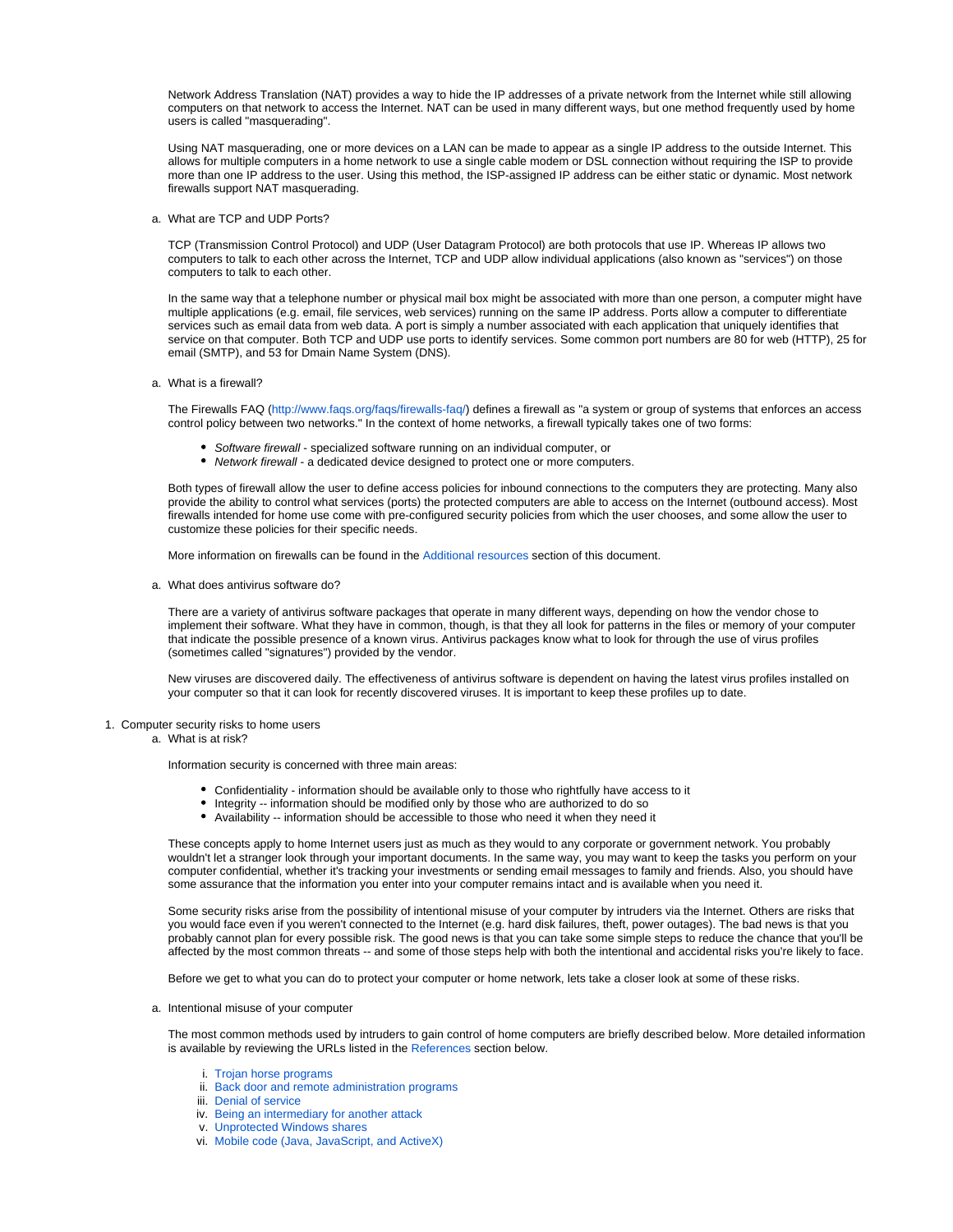- vii. [Cross-site scripting](#page-4-6)
- viii. [Email spoofing](#page-5-0)
- ix. [Email-borne viruses](#page-5-1)
- x. [Hidden file extensions](#page-5-2)
- xi. [Chat clients](#page-5-3)
- <span id="page-4-0"></span>xii. [Packet sniffing](#page-5-4)
- i. Trojan horse programs

Trojan horse programs are a common way for intruders to trick you (sometimes referred to as "social engineering") into installing "back door" programs. These can allow intruders easy access to your computer without your knowledge, change your system configurations, or infect your computer with a computer virus. More information about Trojan horses can be found in the following document.

#### <http://www.cert.org/advisories/CA-1999-02.html>

<span id="page-4-1"></span>i. Back door and remote administration programs

On Windows computers, three tools commonly used by intruders to gain remote access to your computer are BackOrifice, Netbus, and SubSeven. These back door or remote administration programs, once installed, allow other people to access and control your computer.

<span id="page-4-2"></span>i. Denial of service

Another form of attack is called a denial-of-service (DoS) attack. This type of attack causes your computer to crash or to become so busy processing data that you are unable to use it. In most cases, the latest patches will prevent the attack. The following documents describe denial-of-service attacks in greater detail.

<http://www.cert.org/advisories/CA-2000-01.html> [http://www.cert.org/archive/pdf/DoS\\_trends.pdf](http://www.cert.org/archive/pdf/DoS_trends.pdf)

It is important to note that in addition to being the target of a DoS attack, it is possible for your computer to be used as a participant in a denial-of-service attack on another system.

<span id="page-4-3"></span>i. Being an intermediary for another attack

Intruders will frequently use compromised computers as launching pads for attacking other systems. An example of this is how distributed denial-of-service (DDoS) tools are used. The intruders install an "agent" (frequently through a Trojan horse program) that runs on the compromised computer awaiting further instructions. Then, when a number of agents are running on different computers, a single "handler" can instruct all of them to launch a denial-of-service attack on another system. Thus, the end target of the attack is not your own computer, but someone elses -- your computer is just a convenient tool in a larger attack.

<span id="page-4-4"></span>i. Unprotected Windows shares

Unprotected Windows networking shares can be exploited by intruders in an automated way to place tools on large numbers of Windows-based computers attached to the Internet. Because site security on the Internet is interdependent, a compromised computer not only creates problems for the computer's owner, but it is also a threat to other sites on the Internet. The greater immediate risk to the Internet community is the potentially large number of computers attached to the Internet with unprotected Windows networking shares combined with distributed attack tools such as those described in

#### [http://www.cert.org/incident\\_notes/IN-2000-01.html](http://www.cert.org/incident_notes/IN-2000-01.html)

Another threat includes malicious and destructive code, such as viruses or worms, which leverage unprotected Windows networking shares to propagate. One such example is the 911 worm described in

#### [http://www.cert.org/incident\\_notes/IN-2000-03.html](http://www.cert.org/incident_notes/IN-2000-03.html)

There is great potential for the emergence of other intruder tools that leverage unprotected Windows networking shares on a widespread basis.

<span id="page-4-5"></span>i. Mobile code (Java/JavaScript/ActiveX)

There have been reports of problems with "mobile code" (e.g. Java, JavaScript, and ActiveX). These are programming languages that let web developers write code that is executed by your web browser. Although the code is generally useful, it can be used by intruders to gather information (such as which web sites you visit) or to run malicious code on your computer. It is possible to disable Java, JavaScript, and ActiveX in your web browser. We recommend that you do so if you are browsing web sites that you are not familiar with or do not trust.

Also be aware of the risks involved in the use of mobile code within email programs. Many email programs use the same code as web browsers to display HTML. Thus, vulnerabilities that affect Java, JavaScript, and ActiveX are often applicable to email as well as web pages.

More information on ActiveX security is available in [http://www.cert.org/archive/pdf/activeX\\_report.pdf](http://www.cert.org/archive/pdf/activeX_report.pdf)

<span id="page-4-6"></span>i. Cross-site scripting

A malicious web developer may attach a script to something sent to a web site, such as a URL, an element in a form, or a database inquiry. Later, when the web site responds to you, the malicious script is transferred to your browser.

You can potentially expose your web browser to malicious scripts by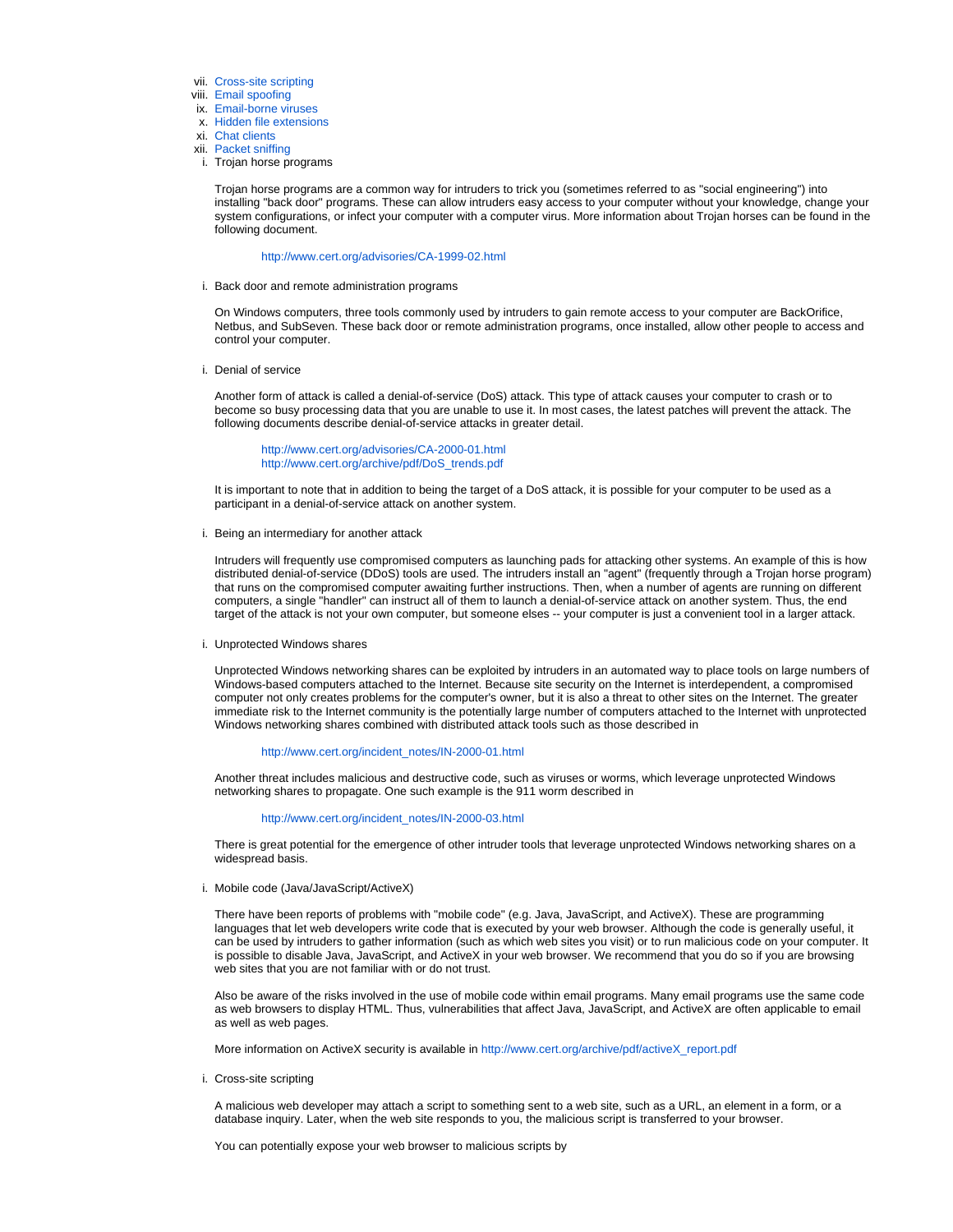- following links in web pages, email messages, or newsgroup postings without knowing what they link to
- using interactive forms on an untrustworthy site
- viewing online discussion groups, forums, or other dynamically generated pages where users can post text containing HTML tags

More information regarding the risks posed by malicious code in web links can be found in [CA-2000-02 Malicious HTML Tags](http://www.cert.org/advisories/CA-2000-02.html)  [Embedded in Client Web Requests.](http://www.cert.org/advisories/CA-2000-02.html)

<span id="page-5-0"></span>i. Email spoofing

Email spoofing is when an email message appears to have originated from one source when it actually was sent from another source. Email spoofing is often an attempt to trick the user into making a damaging statement or releasing sensitive information (such as passwords).

Spoofed email can range from harmless pranks to social engineering ploys. Examples of the latter include

- email claiming to be from a system administrator requesting users to change their passwords to a specified string and threatening to suspend their account if they do not comply
- email claiming to be from a person in authority requesting users to send them a copy of a password file or other sensitive information

Note that while service providers may occasionally request that you change your password, they usually will **not** specify what you should change it to. Also, most legitimate service providers would **never** ask you to send them any password information via email. If you suspect that you may have received a spoofed email from someone with malicious intent, you should contact your service provider's support personnel immediately.

#### <span id="page-5-1"></span>i. Email borne viruses

Viruses and other types of malicious code are often spread as attachments to email messages. Before opening any attachments, be sure you know the source of the attachment. It is not enough that the mail originated from an address you recognize. The Melissa virus (see [References](#page-8-2)) spread precisely because it originated from a familiar address. Also, malicious code might be distributed in amusing or enticing programs.

Many recent viruses use these social engineering techniques to spread. Examples include

- W32/Sircam --<http://www.cert.org/advisories/CA-2001-22.html>
- W32/Goner -- [http://www.cert.org/incident\\_notes/IN-2001-15.html](http://www.cert.org/incident_notes/IN-2001-15.html)

Never run a program unless you know it to be authored by a person or company that you trust. Also, don't send programs of unknown origin to your friends or coworkers simply because they are amusing -- they might contain a Trojan horse program.

#### <span id="page-5-2"></span>i. Hidden file extensions

Windows operating systems contain an option to "Hide file extensions for known file types". The option is enabled by default, but a user may choose to disable this option in order to have file extensions displayed by Windows. Multiple email-borne viruses are known to exploit hidden file extensions. The first major attack that took advantage of a hidden file extension was the VBS/LoveLetter worm which contained an email attachment named "LOVE-LETTER-FOR-YOU.TXT.vbs". Other malicious programs have since incorporated similar naming schemes. Examples include

- Downloader (MySis.avi.exe or QuickFlick.mpg.exe)
- VBS/Timofonica (TIMOFONICA.TXT.vbs)
- VBS/CoolNote (COOL\_NOTEPAD\_DEMO.TXT.vbs)
- VBS/OnTheFly (AnnaKournikova.jpg.vbs)

The files attached to the email messages sent by these viruses may appear to be harmless text (.txt), MPEG (.mpg), AVI (.avi) or other file types when in fact the file is a malicious script or executable (.vbs or .exe, for example).

<span id="page-5-3"></span>i. Chat clients

Internet chat applications, such as instant messaging applications and Internet Relay Chat (IRC) networks, provide a mechanism for information to be transmitted bi-directionally between computers on the Internet. Chat clients provide groups of individuals with the means to exchange dialog, web URLs, and in many cases, files of any type.

Because many chat clients allow for the exchange of executable code, they present risks similar to those of email clients. As with email clients, care should be taken to limit the chat clients ability to execute downloaded files. As always, you should be wary of exchanging files with unknown parties.

<span id="page-5-4"></span>i. Packet sniffing

A packet sniffer is a program that captures data from information packets as they travel over the network. That data may include user names, passwords, and proprietary information that travels over the network in clear text. With perhaps hundreds or thousands of passwords captured by the packet sniffer, intruders can launch widespread attacks on systems. Installing a packet sniffer does not necessarily require administrator-level access.

<span id="page-5-5"></span>Relative to DSL and traditional dial-up users, cable modem users have a higher risk of exposure to packet sniffers since entire neighborhoods of cable modem users are effectively part of the same LAN. A packet sniffer installed on any cable modem user's computer in a neighborhood may be able to capture data transmitted by any other cable modem in the same neighborhood.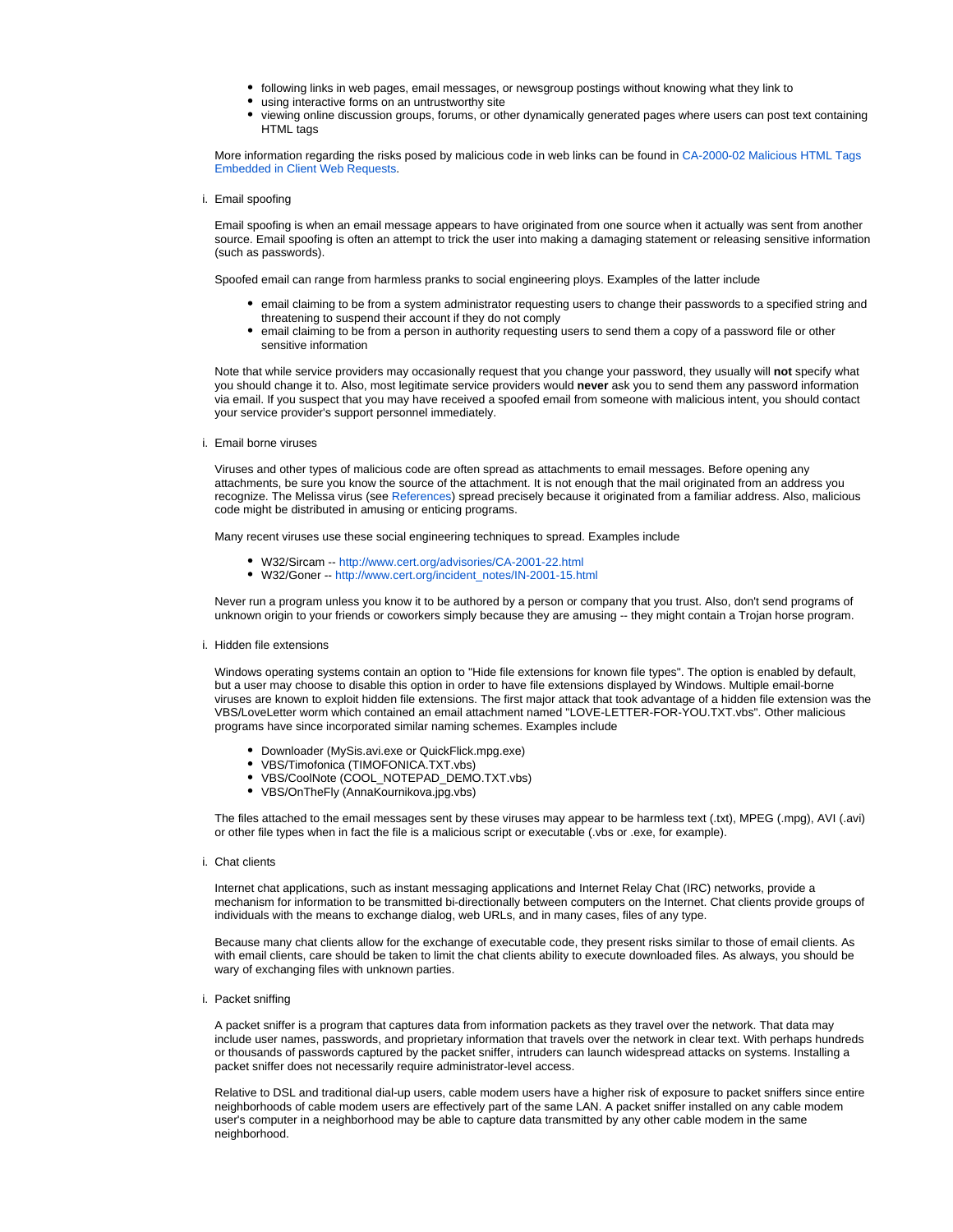<span id="page-6-0"></span>a. Accidents and other risks

In addition to the risks associated with connecting your computer to the Internet, there are a number of risks that apply even if the computer has no network connections at all. Most of these risks are well-known, so we wont go into much detail in this document, but it is important to note that the common practices associated with reducing these risks may also help reduce susceptibility to the networkbased risks discussed above.

i. Disk failure

Recall that availability is one of the three key elements of information security. Although all stored data can become unavailable -- if the media its stored on is physically damaged, destroyed, or lost -- data stored on hard disks is at higher risk due to the mechanical nature of the device. Hard disk crashes are a common cause of data loss on personal computers. Regular system backups are the only effective remedy.

<span id="page-6-1"></span>i. Power failure and surges

Power problems (surges, blackouts, and brown-outs) can cause physical damage to a computer, inducing a hard disk crash or otherwise harming the electronic components of the computer. Common mitigation methods include using surge suppressors and uninterruptible power supplies (UPS).

i. Physical Theft

Physical theft of a computer, of course, results in the loss of confidentiality and availability, and (assuming the computer is ever recovered) makes the integrity of the data stored on the disk suspect. Regular system backups (with the backups stored somewhere away from the computer) allow for recovery of the data, but backups alone cannot address confidentiality. Cryptographic tools are available that can encrypt data stored on a computers hard disk. The CERT/CC encourages the use of these tools if the computer contains sensitive data or is at high risk of theft (e.g. laptops or other portable computers).

<span id="page-6-3"></span><span id="page-6-2"></span>1. Actions home users can take to protect their computer systems

The CERT/CC recommends the following practices to home users:

- a. [Consult your system support personnel if you work from home](#page-6-4)
- b. [Use virus protection software](#page-6-5)
- c. [Use a firewall](#page-6-6)
- d. [Dont open unknown email attachments](#page-6-7)
- e. [Dont run programs of unknown origin](#page-7-0)
- f. [Disable hidden filename extensions](#page-7-1)
- g. [Keep all applications \(including your operating system\) patched](#page-7-2)
- h. [Turn off your computer or disconnect from the network when not in use](#page-7-3)
- i. [Disable Java, JavaScript, and ActiveX if possible](#page-7-4)
- j. [Disable scripting features in email programs](#page-7-5)
- k. [Make regular backups of critical data](#page-7-6)
- l. [Make a boot disk in case your computer is damaged or compromised](#page-7-7)

Further discussion on each of these points is given below.

#### <span id="page-6-4"></span>**Recommendations**

a. Consult your system support personnel if you work from home

If you use your broadband access to connect to your employer's network via a Virtual Private Network (VPN) or other means, your employer may have policies or procedures relating to the security of your home network. Be sure to consult with your employer's support personnel, as appropriate, before following any of the steps outlined in this document.

<span id="page-6-5"></span>a. Use virus protection software

The CERT/CC recommends the use of anti-virus software on all Internet-connected computers. Be sure to keep your anti-virus software up-to-date. Many anti-virus packages support automatic updates of virus definitions. We recommend the use of these automatic updates when available.

<span id="page-6-6"></span>a. Use a firewall

We strongly recommend the use of some type of firewall product, such as a network appliance or a personal firewall software package. Intruders are constantly scanning home user systems for known vulnerabilities. Network firewalls (whether software or hardware-based) can provide some degree of protection against these attacks. However, no firewall can detect or stop all attacks, so its not sufficient to install a firewall and then ignore all other security measures.

<span id="page-6-7"></span>a. Don't open unknown email attachments

Before opening any email attachments, be sure you know the source of the attachment. It is not enough that the mail originated from an address you recognize. The Melissa virus spread precisely because it originated from a familiar address. Malicious code might be distributed in amusing or enticing programs.

If you must open an attachment before you can verify the source, we suggest the following procedure:

- i. be sure your virus definitions are up-to-date (see ["Use virus protection software"](#page-6-5) above)
- ii. save the file to your hard disk
- iii. scan the file using your antivirus software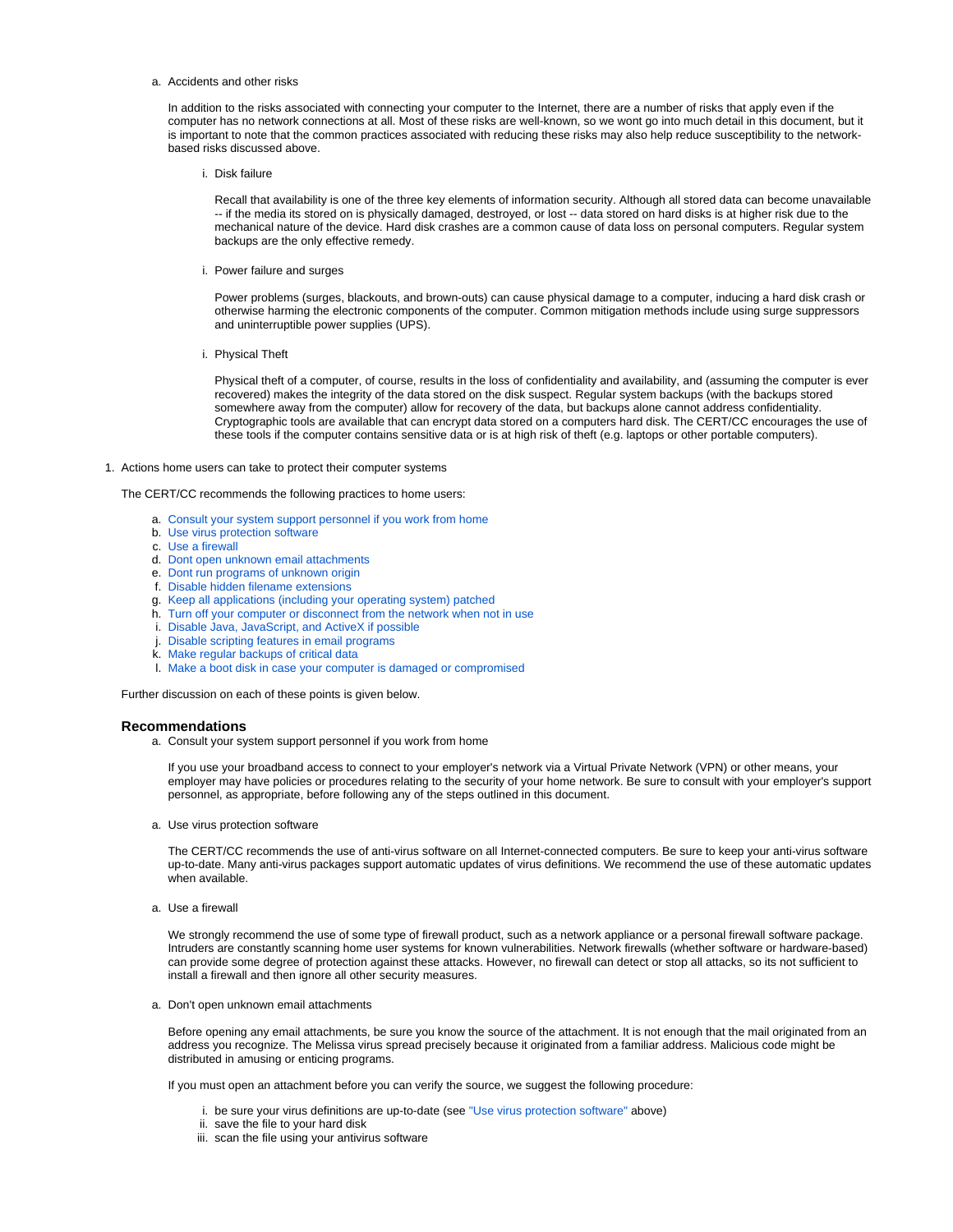iv. open the file

For additional protection, you can disconnect your computer's network connection before opening the file.

Following these steps will reduce, but not wholly eliminate, the chance that any malicious code contained in the attachment might spread from your computer to others.

<span id="page-7-0"></span>a. Don't run programs of unknown origin

Never run a program unless you know it to be authored by a person or company that you trust. Also, don't send programs of unknown origin to your friends or coworkers simply because they are amusing -- they might contain a Trojan horse program.

<span id="page-7-1"></span>a. Disable hidden filename extensions

Windows operating systems contain an option to "Hide file extensions for known file types". The option is enabled by default, but you can disable this option in order to have file extensions displayed by Windows. After disabling this option, there are still some file extensions that, by default, will continue to remain hidden.

There is a registry value which, if set, will cause Windows to hide certain file extensions regardless of user configuration choices elsewhere in the operating system. The "NeverShowExt" registry value is used to hide the extensions for basic Windows file types. For example, the ".LNK" extension associated with Windows shortcuts remains hidden even after a user has turned off the option to hide extensions.

Specific instructions for disabling hidden file name extensions are given in [http://www.cert.org/incident\\_notes/IN-2000-07.html](http://www.cert.org/incident_notes/IN-2000-07.html)

<span id="page-7-2"></span>a. Keep all applications, including your operating system, patched

Vendors will usually release patches for their software when a vulnerability has been discovered. Most product documentation offers a method to get updates and patches. You should be able to obtain updates from the vendor's web site. Read the manuals or browse the vendor's web site for more information.

Some applications will automatically check for available updates, and many vendors offer automatic notification of updates via a mailing list. Look on your vendor's web site for information about automatic notification. If no mailing list or other automated notification mechanism is offered you may need to check periodically for updates.

<span id="page-7-3"></span>a. Turn off your computer or disconnect from the network when not in use

Turn off your computer or disconnect its Ethernet interface when you are not using it. An intruder cannot attack your computer if it is powered off or otherwise completely disconnected from the network.

<span id="page-7-4"></span>a. Disable Java, JavaScript, and ActiveX if possible

Be aware of the risks involved in the use of "mobile code" such as ActiveX, Java, and JavaScript. A malicious web developer may attach a script to something sent to a web site, such as a URL, an element in a form, or a database inquiry. Later, when the web site responds to you, the malicious script is transferred to your browser.

The most significant impact of this vulnerability can be avoided by disabling all scripting languages. Turning off these options will keep you from being vulnerable to malicious scripts. However, it will limit the interaction you can have with some web sites.

Many legitimate sites use scripts running within the browser to add useful features. Disabling scripting may degrade the functionality of these sites.

More information on ActiveX security, including recommendations for users who administer their own computers, is available in [http://ww](http://www.cert.org/archive/pdf/activeX_report.pdf) [w.cert.org/archive/pdf/activeX\\_report.pdf](http://www.cert.org/archive/pdf/activeX_report.pdf)

More information regarding the risks posed by malicious code in web links can be found in [CA-2000-02 Malicious HTML Tags](http://www.cert.org/advisories/CA-2000-02.html)  [Embedded in Client Web Requests.](http://www.cert.org/advisories/CA-2000-02.html)

<span id="page-7-5"></span>a. Disable scripting features in email programs

Because many email programs use the same code as web browsers to display HTML, vulnerabilities that affect ActiveX, Java, and JavaScript are often applicable to email as well as web pages. Therefore, in addition to disabling scripting features in web browsers (see ["Disable Java, JavaScript, and ActiveX if possible"](#page-7-4), above), we recommend that users also disable these features in their email programs.

<span id="page-7-6"></span>a. Make regular backups of critical data

Keep a copy of important files on removable media such as ZIP disks or recordable CD-ROM disks (CD-R or CD-RW disks). Use software backup tools if available, and store the backup disks somewhere away from the computer.

<span id="page-7-7"></span>a. Make a boot disk in case your computer is damaged or compromised

To aid in recovering from a security breach or hard disk failure, create a boot disk on a floppy disk which will help when recovering a computer after such an event has occurred. Remember, however, you must create this disk **before** you have a security event.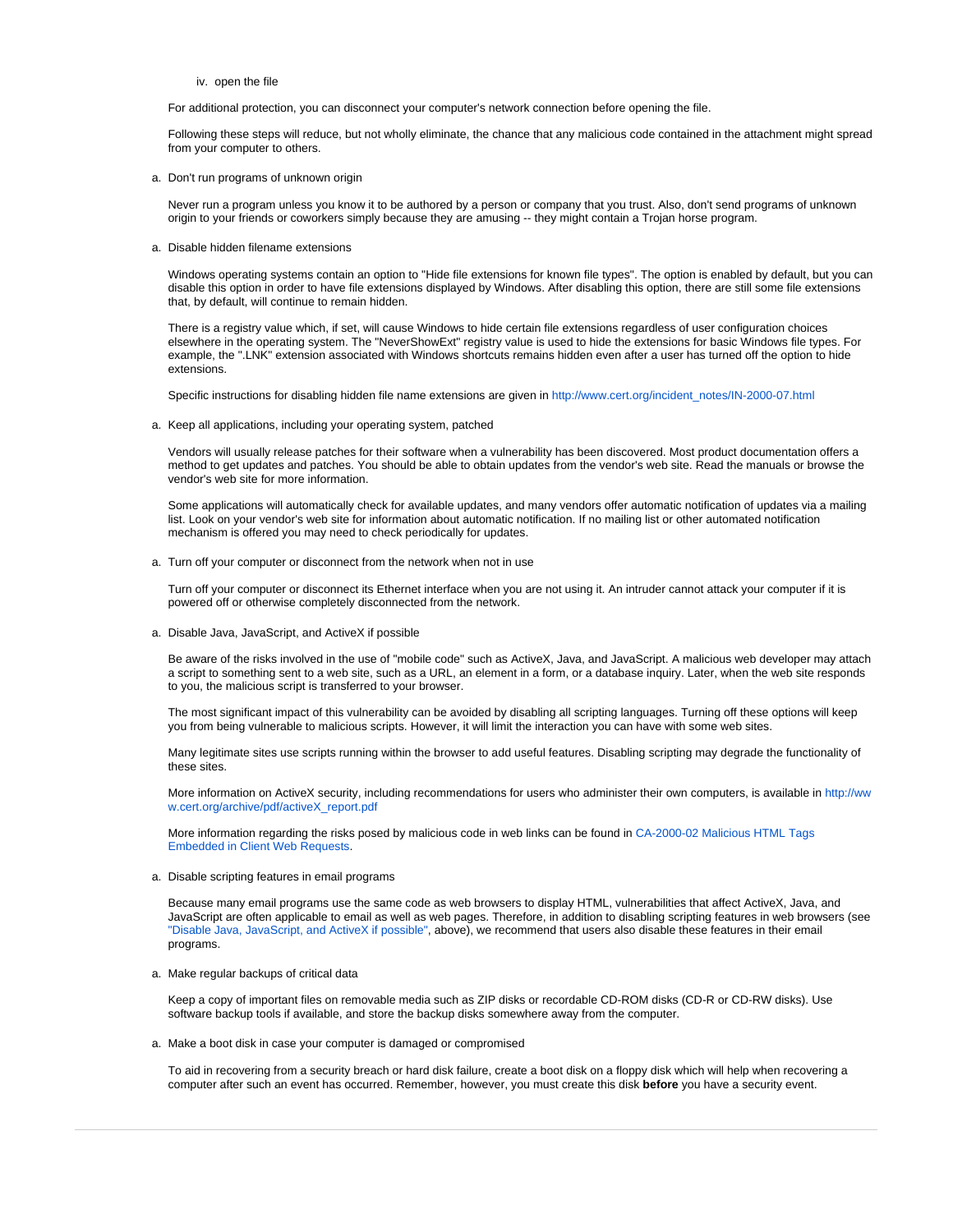# <span id="page-8-0"></span>**Appendix**

# **References and additional information**

This section contains links to [references](#page-8-2) and [additional resources](#page-8-1) related to this document.

# <span id="page-8-2"></span>**References**

The following documents were used in compiling portions of this document:

- [CERT Advisories](#page-8-3)
- [CERT Incident Notes](#page-8-4)
- [CERT Tech Tips](#page-8-5)
- [Other CERT documents](#page-8-6)

# <span id="page-8-3"></span>CERT Advisories

CA-1999-02: Trojan Horses <http://www.cert.org/advisories/CA-1999-02.html>

- CA-1999-04: Melissa Macro Virus <http://www.cert.org/advisories/CA-1999-04.html>
- CA-2000-01: Denial-of-Service Developments <http://www.cert.org/advisories/CA-2000-01.html>

CA-2000-02: Malicious HTML Tags Embedded in Client Web Requests <http://www.cert.org/advisories/CA-2000-02.html>

CA-2001-22: W32/Sircam Malicious Code <http://www.cert.org/advisories/CA-2001-22.html>

# <span id="page-8-4"></span>CERT Incident Notes

- IN-2000-01: Windows Based DDOS Agents [http://www.cert.org/incident\\_notes/IN-2000-01.html](http://www.cert.org/incident_notes/IN-2000-01.html)
- IN-2000-02: Exploitation of Unprotected Windows Networking Shares [http://www.cert.org/incident\\_notes/IN-2000-02.html](http://www.cert.org/incident_notes/IN-2000-02.html)

#### IN-2000-03: 911 Worm [http://www.cert.org/incident\\_notes/IN-2000-03.html](http://www.cert.org/incident_notes/IN-2000-03.html)

- IN-2000-07: Exploitation of Hidden File Extensions [http://www.cert.org/incident\\_notes/IN-2000-07.html](http://www.cert.org/incident_notes/IN-2000-07.html)
- IN-2000-08: Chat Clients and Network Security [http://www.cert.org/incident\\_notes/IN-2000-08.html](http://www.cert.org/incident_notes/IN-2000-08.html)

# IN-2001-15: W32/Goner Worm [http://www.cert.org/incident\\_notes/IN-2001-15.html](http://www.cert.org/incident_notes/IN-2001-15.html)

# <span id="page-8-5"></span>CERT Tech Tips

Spoofed/Forged Email [http://www.cert.org/tech\\_tips/email\\_spoofing.html](http://www.cert.org/tech_tips/email_spoofing.html)

<span id="page-8-6"></span>Other CERT documents

- Results of the Security in ActiveX Workshop [http://www.cert.org/archive/pdf/activeX\\_report.pdf](http://www.cert.org/archive/pdf/activeX_report.pdf)
- Security of the Internet [http://www.cert.org/encyc\\_article/tocencyc.html#PackSnif](http://www.cert.org/encyc_article/tocencyc.html#PackSnif)
- Trends in Denial of Service Attack Technology [http://www.cert.org/archive/pdf/DoS\\_trends.pdf](http://www.cert.org/archive/pdf/DoS_trends.pdf)

# <span id="page-8-1"></span>**Additional resources**

Additional information is available from the following sources.

TCP/IP Frequently Asked Questions <http://www.faqs.org/faqs/internet/tcp-ip/tcp-ip-faq/part1/> <http://www.faqs.org/faqs/internet/tcp-ip/tcp-ip-faq/part2/> Computer Virus Frequently Asked Questions for New Users <http://www.faqs.org/faqs/computer-virus/new-users/>

alt.comp.virus Frequently Asked Questions